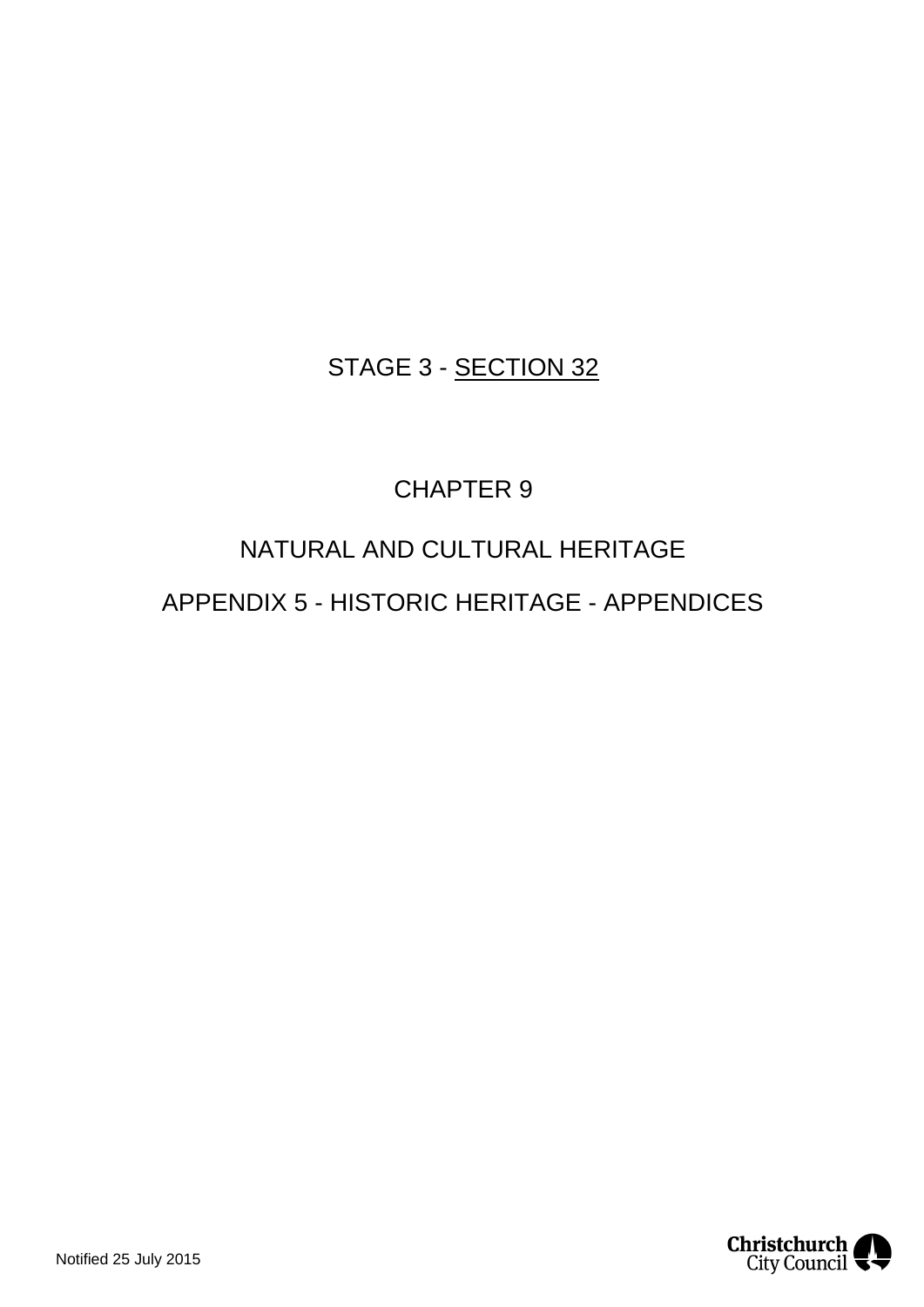## **APPENDIX 5.1**

## **Appendix 5.1 - Historic Heritage Summary Data Analysis**

General Comments:

- 1. The following analysis seeks to quantify the potential impact of key proposed changes in historic heritage policy direction for heritage items and settings, in particular where they may decrease or increase consent numbers for listed heritage items or settings. Data relating to Chapter 13 Central City is included here to provide context as it concerns policy shifts which apply across the district.
- 2. The summarised data is derived principally from analysis of Christchurch City Council land use resource consents and building consents for the period 2004-2014 sourced by Council Data Analysts, and analysis of the composition of and changes in the heritage schedules for Christchurch City and Banks Peninsula collated by Council Heritage Team staff in the period 2011-2015.
- 3. Two sources of consents data have been collated to assist in building the most accurate picture available of consents for heritage items and settings. Consents for all "heritage properties" – properties containing a heritage item as recorded on the Council's mapping database, have been matched with all resource consents data containing heritage noncompliance codes. Both sources are known to contain imperfect data, so averages and percentages are more useful than raw consent figures in understanding the overall picture of consents processed in this 10 year period.
- 4. The figures provided are from 14 April 2015

Rating Units in the District Containing Heritage Items (Operative City Plan and BPDP)

- In the Central City, 139 of 5980 rating units contain heritage items (2% of Central City rating units).
- In the city (excluding Banks Peninsula), 340 of 156522 rating units contain heritage items (0.2% of city rating units excluding Banks Peninsula)
- In the city (excluding Central City and Banks Peninsula) 201 of 150542 rating units contain heritage items (0.1% city rating units excluding Central City and Banks Peninsula)
- In Banks Peninsula, 262 of 9770 rating units contain heritage items (3% Banks Peninsula rating units)
- Across the district, 602 of 166292 rating units contain heritage items (0.4% district rating units)

Comment:

Rating units containing heritage items constitute a very small percentage of properties.

Ownership

- 1. Christchurch City Council owns approximately 14% of heritage items.
- 2. The Department of Conservation owns approximately 2% of heritage items.
	- 3. At least 80% of heritage items are in private ownership.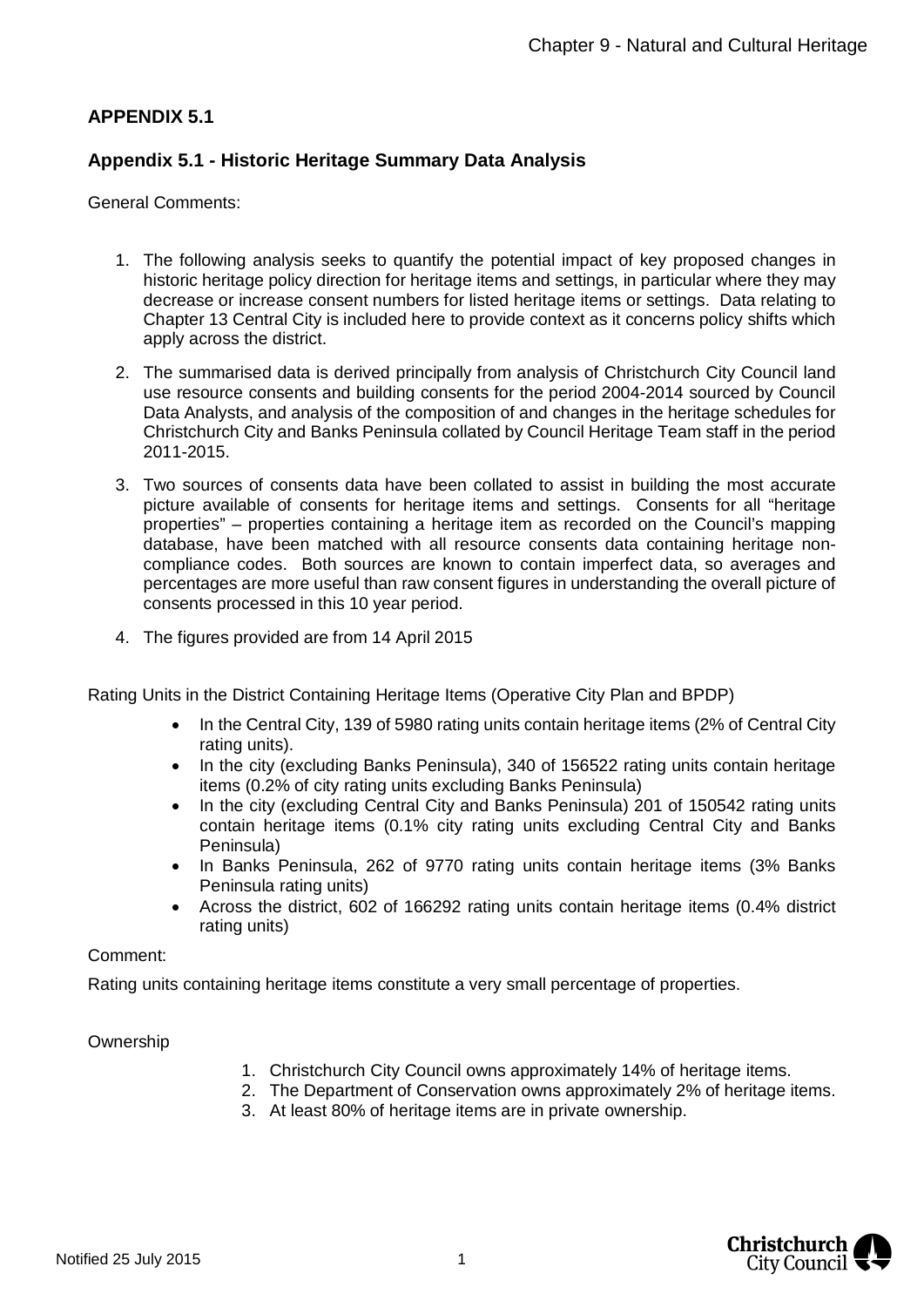Costs of Processing Resource Consents for Heritage Items and Settings

The average cost of a non-notified resource consent for a heritage property (based on the Council's consents database) was:

- 1. \$1827 (May 2004 May 2014)
- 2. \$1962 prior to the earthquakes (May 2004 Aug 2010)
- 3. \$1800 post-earthquakes (Sept 2010 May 2014).
- 4. The average cost of a non-notified resource consent for a heritage item in the period 2013- 2014 was \$1866.
- 5. The highest cost of a non-notified resource consent for a heritage item in same period was \$5112.
- 6. The average cost of processing a non-notified, non-heritage resource consent in 2013/2014 for a:
	- residential alteration was \$1140
	- non-residential application (excluding the Central City Business Zone) was \$2461
	- non-residential application in the Central City Business Zone was \$7127.
- 7. The highest cost for processing a non-notified, non-heritage resource consent in 2013/2014 for a:
	- 1. residential alteration was \$3004
	- 2. non-residential application (excluding the Central City Business zone) was \$13,902
	- 3. non- residential application in the Central City Business zone was \$24,632.

(Source: A guide to resource consent processing costs, Christchurch City Council, http://resources.ccc.govt.nz/files/Homeliving/buildingplanning/forms/P302\_GuideToRCProcessing Costs-docs.pdf, accessed on 11/3/14.)

Comment:

Resource consent costs for heritage works have remained stable and are comparable with other types of applications, falling in the range between processing costs for residential alterations and non-residential applications.

Heritage Resource Consents as a Proportion of all Resource Consents

Resource consents for heritage properties make up 427 of 13400 total resource consents for the district (3% of all resource consents granted July 2005-June 2014).

Heritage Building Consents as a Proportion of all Building Consents

Building consents for heritage properties make up 820 of 52866 total building consents (less than 2% of all building consents granted 2004-2014).

Central City Heritage Resource Consents as a Proportion of all Heritage Resource Consents

Resource consents for heritage properties in the Central City make up 310 of 518 total resource consents for heritage properties in the district (60% of all resource consents granted for heritage properties in the April 2004 – Sep 2014).

Resource consents granted by activity 2004 - 2014 (534 total resource consents for heritage properties)

Demolitions 14 (3% of total resource consents)

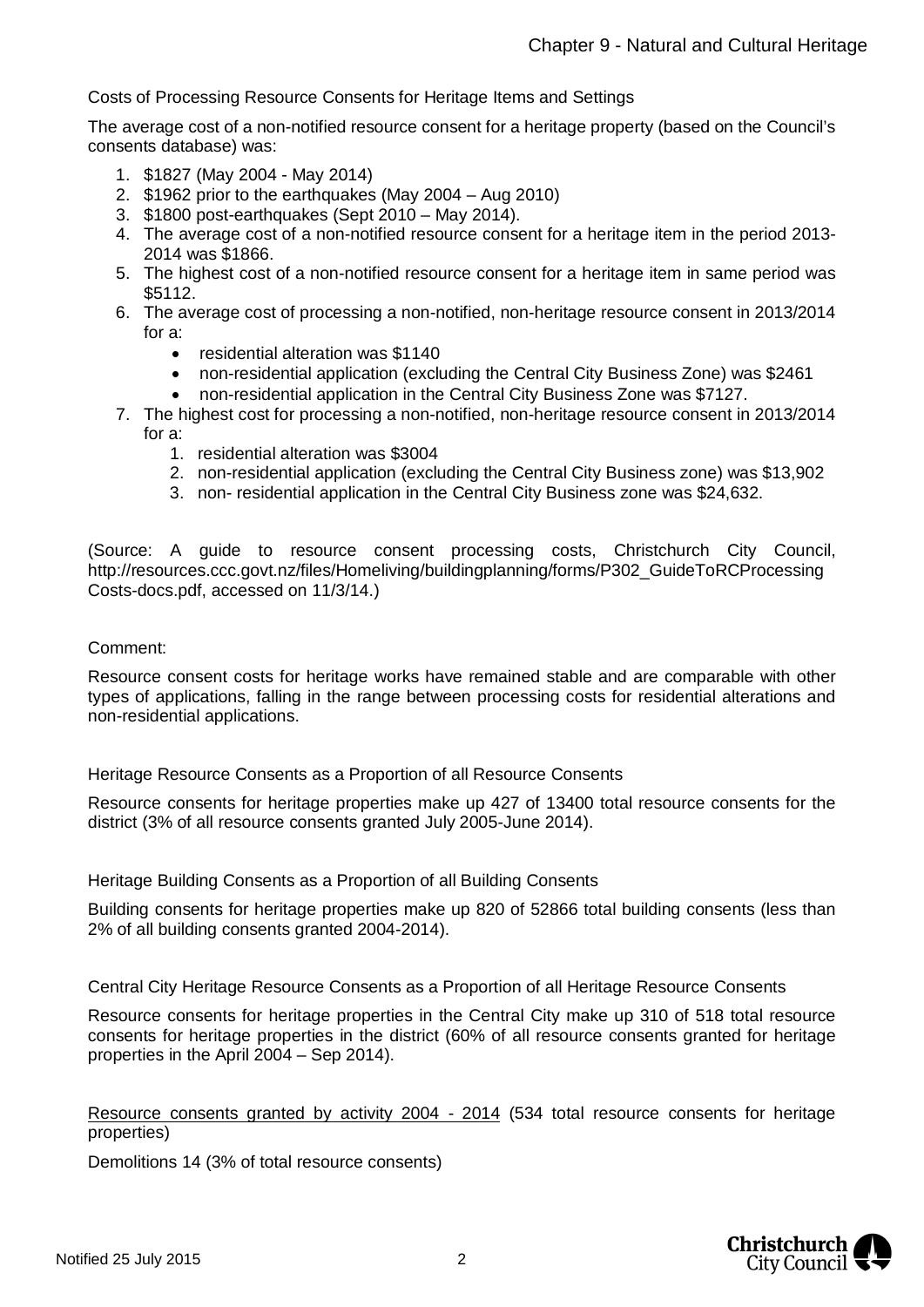Relocations 4 (1% of total resource consents)

Alterations 432 (81% of total resource consents)

- An average of 44 per year prior to the earthquakes (2004-2009)
- An average of 30 per year post-earthquakes (2011-2014)
- An average of 39 per year 2004-2014.

Additional buildings 84 (15% of total resource consents)

- An average of 8 per year prior to the earthquakes (2004-2009)
- An average of 7 per year post-earthquakes (2011-2014)
- An average of 8 per year 2004-2014.

Resource consents for signs associated with heritage items or settings account for 28 of the alteration and additional buildings consents (5% of total resource consents).

## Repairs in the City (Outside the Central City)

Repairs are permitted in the Operative City Plan for Central City items, and in the Operative BPDP for all items.

It is proposed to remove the requirement for resource consent for Repairs in the remainder of the city. Resource consents data does not code repairs which are components of consents, and building consent data does not code repairs, so there is no readily extractable data available on the number of repairs granted consent.

## Comments:

- There are 237 proposed items in the city (excluding the Central City and Banks Peninsula) which will all benefit from this reduction in consents – those who are yet to undertake earthquake repairs, and all owners who need to undertake routine, nonearthquake-related repairs in the future.
- While the Heritage team has advised on many repair projects associated with the Canterbury Earthquakes of 2010-11 which have already occurred, many have not yet been undertaken. Some heritage items have unresolved EQC/insurance claims, a proportion of which will eventually result in repair projects. The number requiring and intending to undertake repairs is unknown.

## **Settings**

It is proposed to carry over the resource consent requirement in both the Operative City Plan and Operative BPDP for additional buildings and outdoor advertising relating to heritage items and settings.

To date these have made up a small proportion of resource consents for heritage properties. Note that some outdoor advertising is proposed to be permitted (whereas previously required resource consent)

Refer proposed provisions and the Section 32 report for detail on what activities in 'settings' are proposed to be controlled through a resource consent process and how this relates to the existing provisions for activities on the 'site' of a heritage building, place or objective.

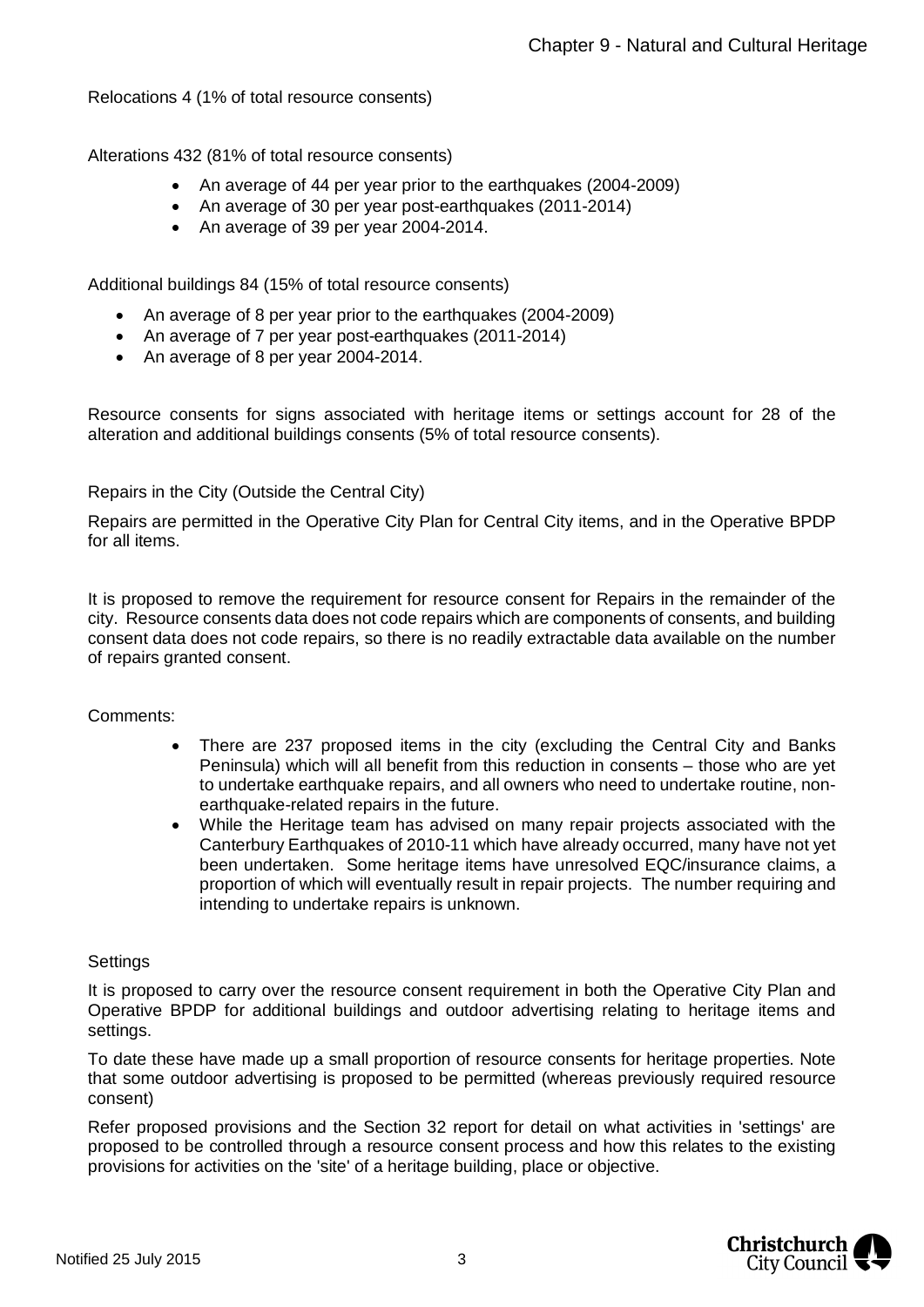## Building Code Upgrades in the Central City

• Building consent applications for the period 2004-2014 were analysed to identify the projects relating to building code upgrades for heritage items in the Central City, as these have not required resource consents since the CCRP introduced a permitted activity status for building code upgrades associated with repaired areas. Resource consent is proposed to be required for all building code upgrades across the district.

Building consents granted for heritage properties:

- An average of 31 per year prior to the earthquakes 2004-2009 (approximately 10% of 309 Central City heritage items prior to the earthquakes obtained building consents)
- An average of 21 per year post-earthquakes 2011-2014 (approximately 12% of 175 Central City heritage items currently in the Operative City Plan obtained building consents).

To put these figures in the context of owners of Central City heritage items potentially affected by the reintroduced consent requirement for building code upgrades:

- Approximately half of these proposed items in the Central City are in Group 1 and 2, and half are in Group 3 and 4 in the Operative Plan.
- Proposed Central City heritage items total 184, of which 107 (58%) are proposed as Group 1- High Significance and 77 (42%) are proposed as Group 2 - Significant.

## Comments:

- 1. Building consents for heritage properties include a number of consents for temporary buildings for events and amendments to earlier consents, in addition to building code upgrades and repairs (including reconstruction) so this data is indicative.
- 2. The data shows that a small number of heritage building projects have been undertaken in the Central City (both prior to and post-earthquakes).
- 3. Note that among the majority of heritage items which have not obtained a building consent, many items would not have required building code upgrade (for example commercial buildings which already met the building code, or dwellings).

## Reconstruction in the Central City

Resource consents data does not code reconstruction (which is a component of consents), and building consents data does not provide details of projects which have included reconstruction.

## Comment:

A total of 184 items are proposed for listing in the Central City. Only a proportion of projects will require reconstruction work as part of the repair project. Details of projects for Central City heritage items which have included a reconstruction component are not able to be obtained from building consent data which is not coded by project components.

## Building Code Upgrades Banks Peninsula

Building code upgrades which are limited to the interiors of buildings are permitted in the Operative BPDP as internal alterations. Details of projects for Banks Peninsula heritage items which have included a building code upgrade restricted to the interior are not able to be obtained from building consent data.

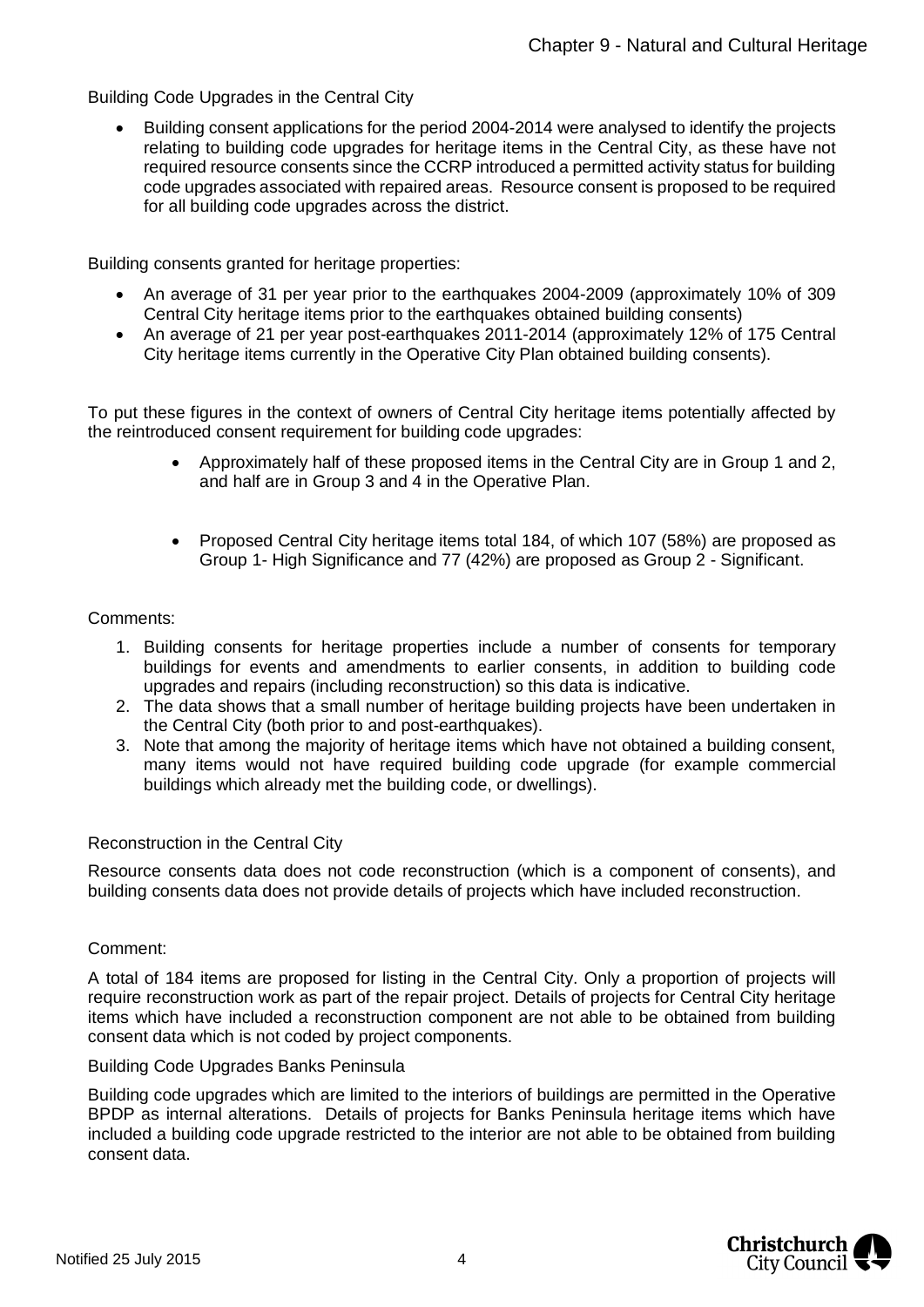## Comment:

There are 252 proposed items in the Banks Peninsula area, but it is anticipated that the number of items affected by the proposed requirement for resource consent for building code upgrades limited to the interiors will be a small proportion of this figure, and are anticipated to be largely fire and access upgrades.

The reasons for this conclusion are:

- i. As noted below in relation to alterations, building code work of this nature is often undertaken as part of a larger project for external alterations which would require resource consent.
- ii. The majority of heritage items requiring building code upgrade will be commercial rather than residential (many items do not require building code upgrade).
- iii. Many structural building code upgrades affect the exterior of the building (so already require resource consent).

#### Internal Alteration Banks Peninsula

• Internal alterations are permitted in the BPDP. Resource consents data does not code internal alteration which is a component of consents, and building consents data does not provide details of projects which have included internal alteration.

#### Comments:

- 1. There are 252 proposed items in Banks Peninsula, but it is anticipated that the number of items affected by the proposed requirement for resource consent for internal alterations will be a small proportion of this figure. The reasons for this conclusion are:
	- Internal alterations are often undertaken as part of external alterations (so already require resource consent), and
	- The resource consent numbers for external alteration projects are low
		- The total coded resource consents granted for alteration for Banks Peninsula heritage properties is 18 for the period 2004-2014. Of these:
		- A total of 9 were prior to the earthquakes (2004-2009) (3% of 334 items)
		- A total of 9 were post-earthquakes (2011-2014) (3% of 300 items following demolitions).

## Akaroa Historic Area (AHA)

Resource consents data has not coded any non-compliances with the relevant rules for this area in the period 2004-2014.

In the Operative BPDP, 112 items are located in the Akaroa Historic Area (60 Notable and 52 Protected items, that is 37% of the 300 items in the Operative BPDP).

A total of 98 of the proposed heritage listings (heritage items) across the district through the DPR, would be located in the area that is currently covered by the AHA (This is based on those proposed listings which are within and/or overlap the AHA).

#### Comments:

- 1. While these operative controls are contained in the heritage chapter of the Plan, they are street scene controls. There are no heritage-specific controls for this area.
- 2. Anecdotal evidence from resource consent planners who have processed Banks Peninsula resource consents since notification of Banks Plan in 1997 confirms that very few consents have ever triggered these rules.
- 3. There is continued protection for individual heritage items in this area.

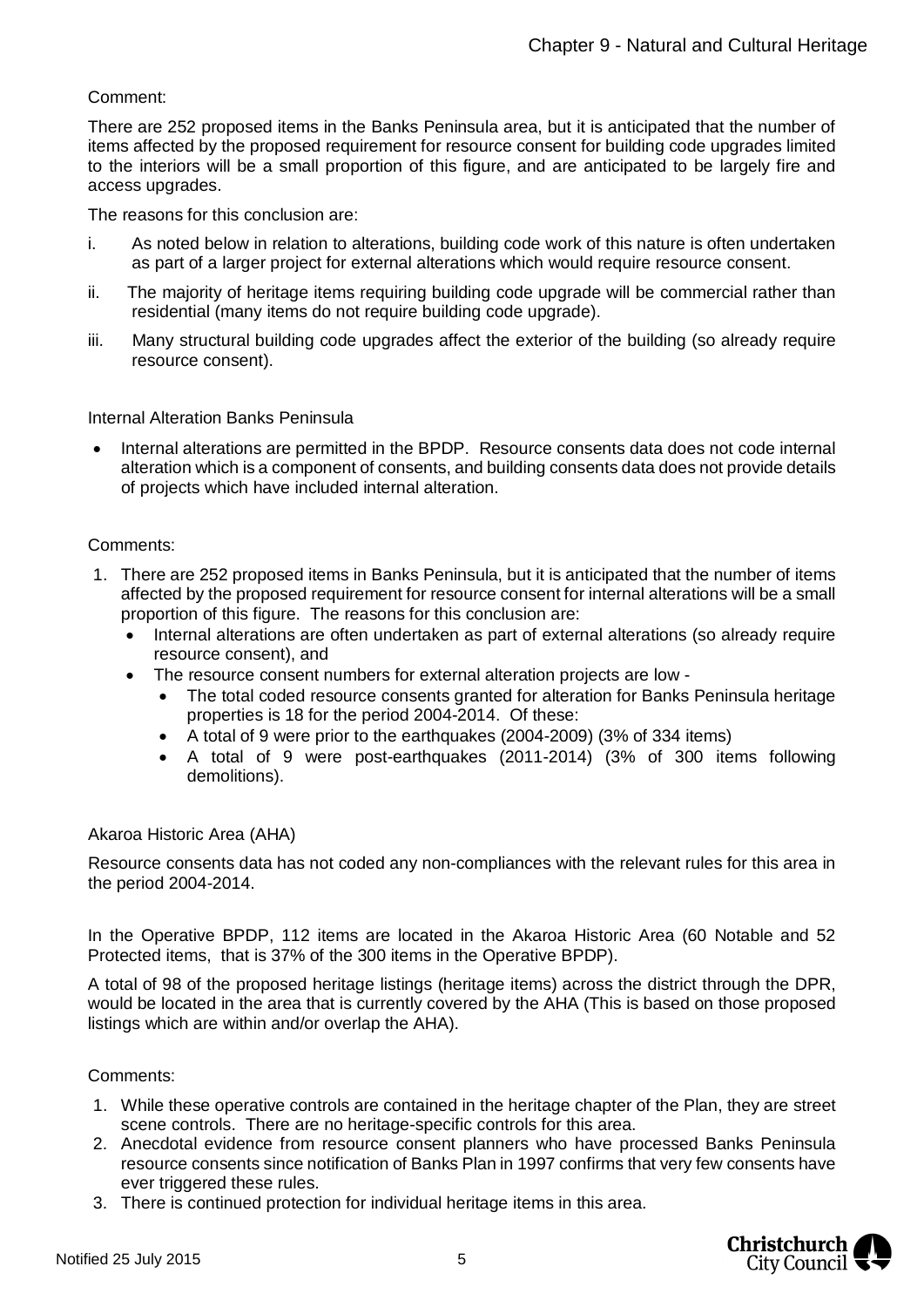Demolition and Relocation Statistics Prior to the Earthquakes

- a. A total of 23 heritage items were removed from the Operative City Plan in the period from notification of the Plan in 1995 until August 2010. Of these:
- b. A total of 18 were Demolitions: 4 (Group 2), 2 (Group 3), 12 (Group 4)
- c. A total of 5 were Relocations: 1 (Group 3), 4 (Group 4).

Demolition Statistics Post-Earthquakes (from September 2010 to 10 March 2015)

- Of City Plan items (including Central City), 201 of 588 items have been demolished (34%)
- Of City Plan items in the Central City, 134 of 309 items have been demolished (43%)
- Of City Plan items (excluding Central City), 67 of 279 items have been demolished (24%)
- Of BPDP items (including Lyttelton), 34 of 334 items have been demolished (10%)
- Of BPDP items in Lyttelton, 30 of 126 items have been demolished (24%)
- Of items in the district, a total of 235 of 922 items (City Plan 199 and BPDP 34) have been demolished (25%).

#### Comments:

- Approximately 9 heritage items were granted resource consent for demolition and 3 for relocation in the post-earthquakes period.
- All other removals from the schedule were demolitions approved by Civil Defence or CERA.

## Operative Schedules Following the Earthquakes

Following earthquake-related demolitions, the current number of listed heritage items (and some associated settings) in the operative plans is 687 items across the district, of which:

- 175 are located in the Central City: Group 1 42 (24%), Group 2 50 (28.5%), Group 3 50 (28.5%), Group 4 - 33 (19%)
- 212 are located in the city excluding the Central City (387 total in City Plan area): Group 1 19 (9%), Group 2 - 34 (16%), Group 3 - 81 (38%), Group 4 - 78 (37%)
- 300 are located in Banks Peninsula: Protected 114 (38%), Notable 186 (62%).

## Proposed Listings

- A total of 673 heritage items and associated settings are proposed for listing, of which:
- 184 items are located in the Central City: High Significance 106 (58%), Significant 78 (42%)
- 237 are located in the city outside the Central City (421 total City Plan area): High Significance - 86 (36%), Significant - 151 (64%)
- 252 are located in Banks Peninsula: High Significance 55 (22%), Significant 197 (78%).

#### Comment:

1. The difference between the number of operative and proposed listings is due to a range of factors (discussed in the Technical Report - Heritage). In addition, in some cases, items in the operative plans items have been combined to form one new, proposed item, and in others cases, items have been split into more than one item to align with the new threshold for heritage significance.

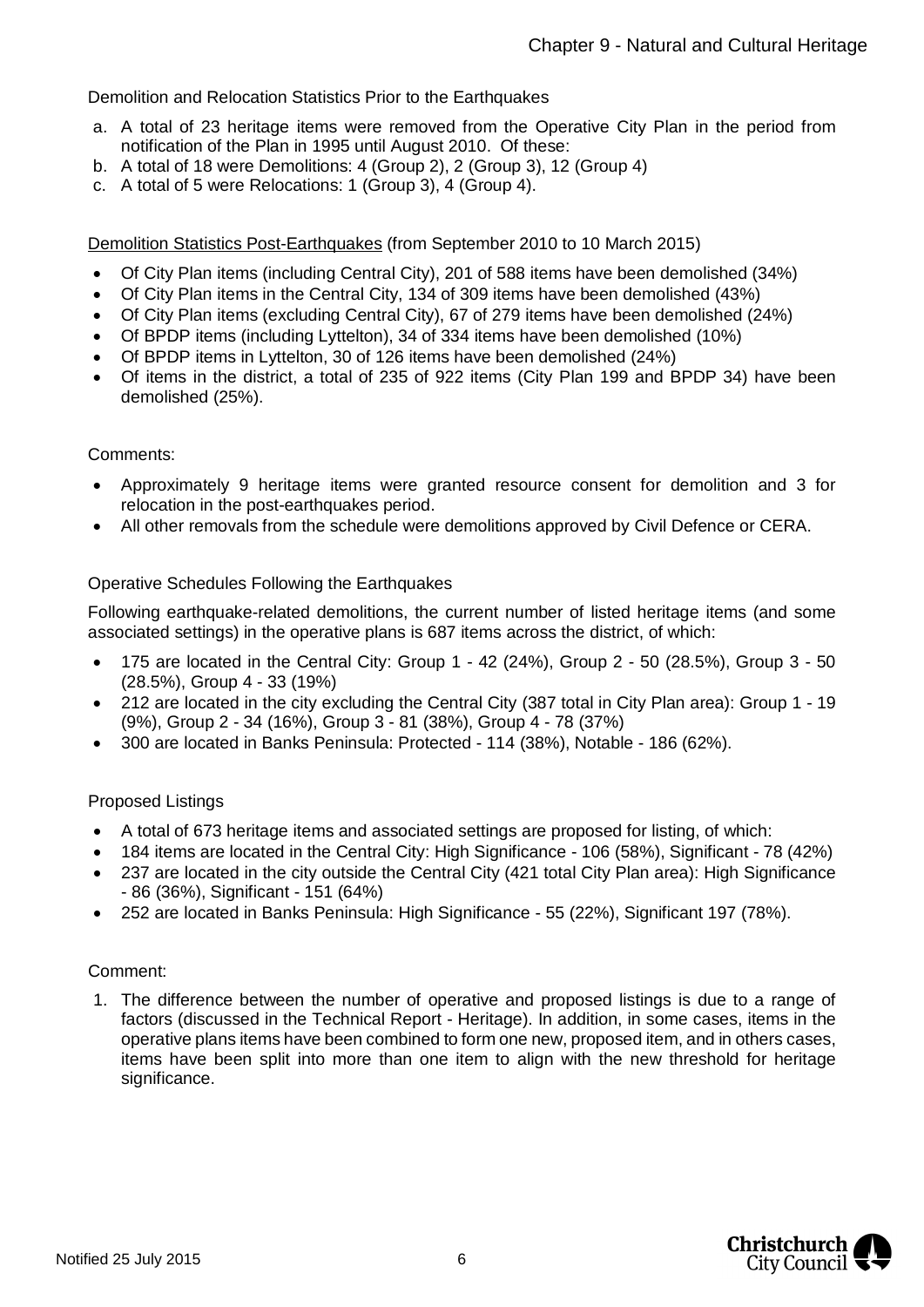## **APPENDIX 5.2**

## **Appendix 5.2 - Summary of Historic Heritage Non-regulatory Methods and Proposed Heritage Protection Activity Management Plan under the Local Government Act Appendix**

Financial incentives, conservation advice and heritage promotion are non-regulatory methods used widely by the Council's Heritage team to support the District Plan provisions to deliver heritage protection. A Heritage Strategy is currently in development to provide an overarching framework to guide heritage protection work and heritage projects are identified and approved through Council's Long Term Plan.

Financial Incentives

Heritage Incentive Grants

The Council's Heritage Incentive Grant (HIG) fund has an annual budget of \$763,000 to assist owners of listed heritage items with heritage conservation works. The fund may be allocated to repairs, maintenance, building code compliance upgrade and conservation works up to a total of 50% of the costs.

HIGs have funded works on a range of listed items, including gravestones, bridges, residential dwellings, churches, theatres, community venues and commercial buildings. Grants have ranged from \$1,000 to \$900,000, and can cover a multitude of scopes from repainting or new spouting to temporary stabilisation of fragile, earthquake-damaged buildings to full building code compliance upgrades. Some examples of HIG funding from 2011-2015 include:

- New Regent Street shops multiple grants to individual units totalling \$245,000 for plasterwork repairs, re-roofing and repainting through to full seismic repairs and upgrades.
- Hagley Oval Umpire's Pavilion \$7,500 for repainting.
- St John's Church, Little River \$43,000 to stabilise and weather proof the building while decisions around its earthquake repair are made.
- St Saviour's Chapel \$143,000 to facilitate the relocation of the building back to Lyttelton and the necessary building code compliance upgrades.
- 98-100 Chester Street East dwellings \$133,000 to support earthquake repairs, structural upgrades and conservation works.
- Banksia Cottage, Akaroa \$47,000 to support deferred remedial maintenance, re-roofing, electrical upgrades, repainting and re-piling.
- 290 Riverlaw Terrace: \$3,000 to undertake replacement of damaged ornate plasterwork, new spouting and electrical upgrades.
- 16 Canterbury Street, Lyttelton The Loons/ Lyttelton Workingmen's Club received \$28,800 for replacement roofing and skylights and to support a replica façade to replace the one damaged beyond repair in the earthquakes.
- 25 Armagh Street \$104,000 has been allocated to repair, upgrade and restore the remaining timber section of the listed building as part of a new development.

These examples show the broad range of HIG support provided to retain and protect heritage items, and emphasises the scope of the potential application and use of the funds in order to promote retention and ongoing use of heritage buildings.

#### **Central City Landmark Heritage Grants**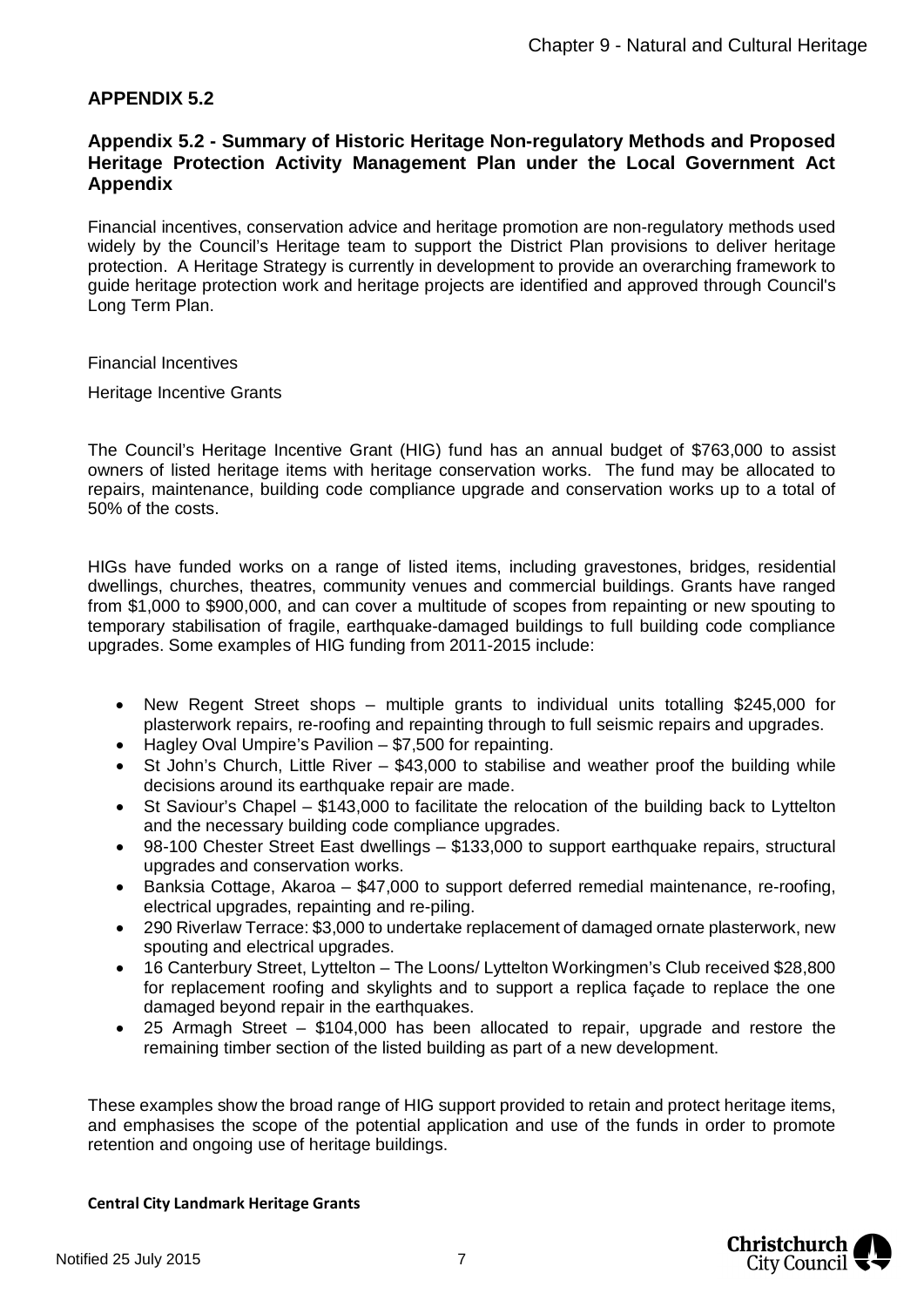This is an earthquake recovery initiative to support the retention, repair and upgrade of key landmark heritage buildings within the Central City. The Landmark fund recognises the loss of heritage within the Central City, and the importance of proactively seeking opportunities to work in partnership with owners to retain, repair, strengthen and find appropriate uses for those remaining heritage buildings which hold a significant connection to the past. Originally \$2.7 million per year, currently \$1.75 million per year, and the fund supports the retention of heritage buildings that were significantly damaged by the earthquakes and might otherwise be demolished. Council staff have identified a list of key landmark buildings and are in discussion with the owners of these buildings about the potential for retention and grant funding. Grants are allocated to assist with repairs, seismic upgrades and building code compliance upgrades to facilitate ongoing use and appropriate adaptive re-use.

Grants have ranged from \$800,000 up to \$1.7 million:

- Christchurch Club \$1.7 million
- Former Trinity Congregational Church \$1 million
- West Avon Apartments \$800,000
- Victoria Mansions \$950,000
- Old Stone Building, St Michael's School \$855,000
- Former Community of the Sacred Name \$950,000

#### **Historic Places Fund**

A fund of \$750,000 is able to used for direct purchase of heritage buildings by Council in the event that there are no other appropriate mechanisms to secure retention.

Specialist advice on heritage conservation

The Council's Heritage team provides advice free of charge to owners of listed heritage items, including Council asset owners, in response to specific requests for assistance, via the grants process, and through discussions prior to lodging resource consent applications. The team provides guidance on resource consent requirements and reviews preliminary plans, and supports owners to explore available options for undertaking works which balance the owners' needs for continued functional use of the building with appropriate conservation methodologies. The team has experience negotiating building code compliance issues with owners and Council Building Control to find less intrusive alternative solutions which are often less expensive than standard solutions for non-heritage buildings, but still meet building code requirements. They are able to draw on their experience of conservation approaches which have worked for buildings of similar construction and to link owners with specialist consultants and trades people.

## Heritage Week

The Council coordinates an annual Heritage Week which celebrates the district's heritage through a wide variety of community events including talks, walks, exhibitions, open days and tours centred around selected historic themes and anniversaries.

*Heritage Protection Activity Management Plan – Long Term Plan 2015-2025 (AMP)*